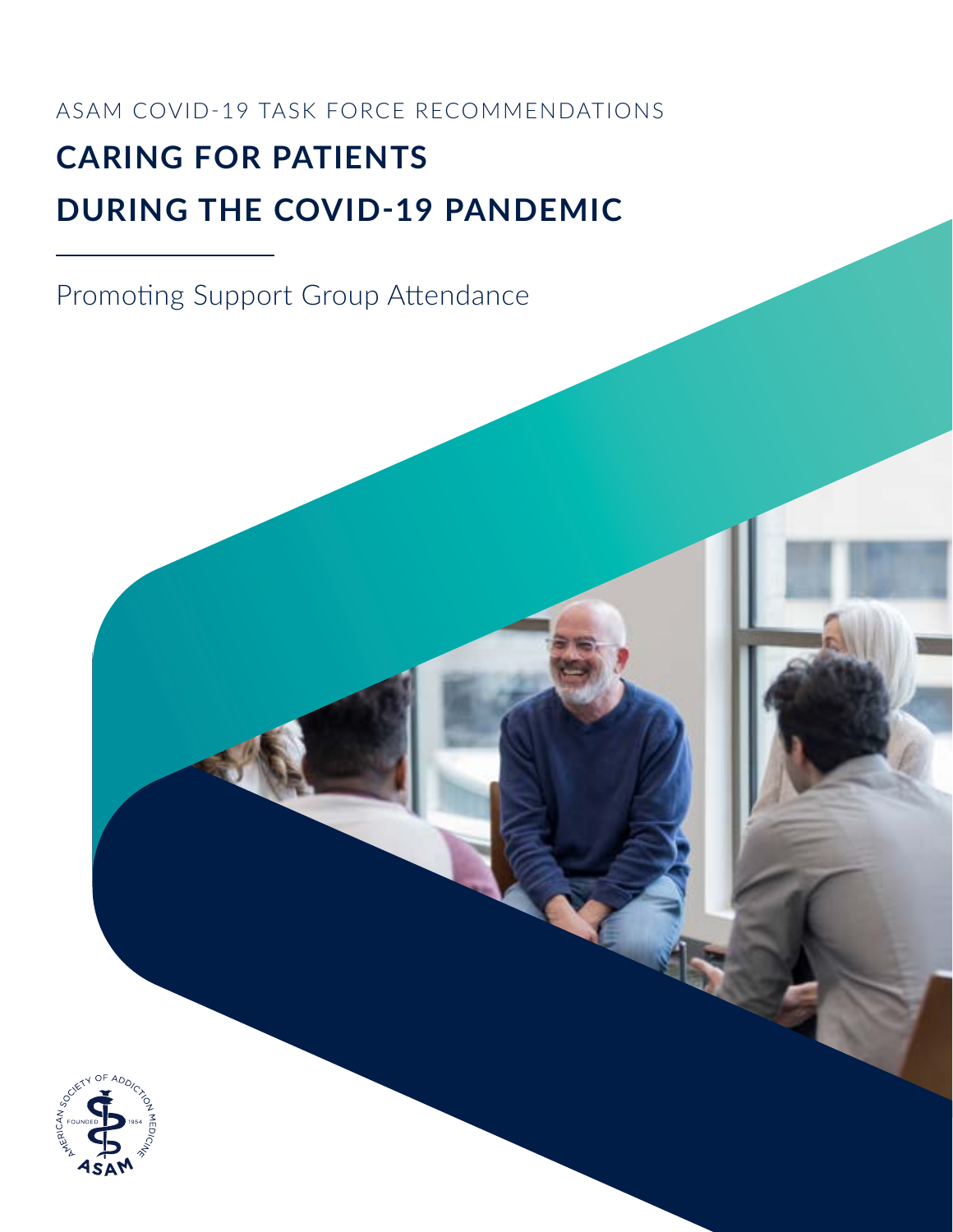# ASAM COVID-19 TASK FORCE RECOMMENDATIONS PROMOTING SUPPORT GROUP ATTENDANCE

A guide for addiction treatment clinicians and programs working to treat patients with substance use disorders safely and effectively during the COVID-19 pandemic<sup>1</sup>.

For additional recommendations for the Ongoing Management of the Continuum of Addiction Care during COVID-19, [please click here.](https://www.asam.org/Quality-Science/covid-19-coronavirus/covid-19-task-force-recommendations/)

# CONTENT DISCLAIMER

This Clinical Guidance ("Guidance") is provided for informational and educational purposes only. It is intended to provide practical clinical guidance to addiction medicine physicians and others caring for individuals with substance use disorders during the COVID-19 pandemic as it unfolds. Adherence to any recommendations included in this Guidance will not ensure successful treatment in every situation. Furthermore, the recommendations contained in this Guidance should not be interpreted as setting a standard of care or be deemed inclusive of all proper methods of care nor exclusive of other methods of care reasonably directed to obtaining the same results.

The ultimate judgment regarding the propriety of any specific therapy must be made by the physician and the patient in light of all the circumstances presented by the individual patient, and the known variability and biological behavior of the medical condition.

This Guidance and its conclusions and recommendations reflect the best available information at the time the Guidance was prepared. The results of future studies may require revisions to the recommendations in this Guidance to reflect new data.

ASAM does not warrant the accuracy or completeness of the Guidance and assumes no responsibility for any injury or damage to persons or property arising out of or related to any use of this Guidance or for any errors or omissions.

# PROMOTING SUPPORT GROUP ATTENDANCE

# **Purpose of the document**

Provide guidance to addiction treatment clinicians and programs to support access and participation in support groups and recovery activities while mitigating risk of COVID-19 transmission.

<sup>1</sup>This resource was developed by a Task Force appointed by ASAM's Executive Council. To enable more rapid development and dissem-ination it was not developed through ASAM's normal process for clinical guidance development that is overseen by the ASAM Quality Improvement Council.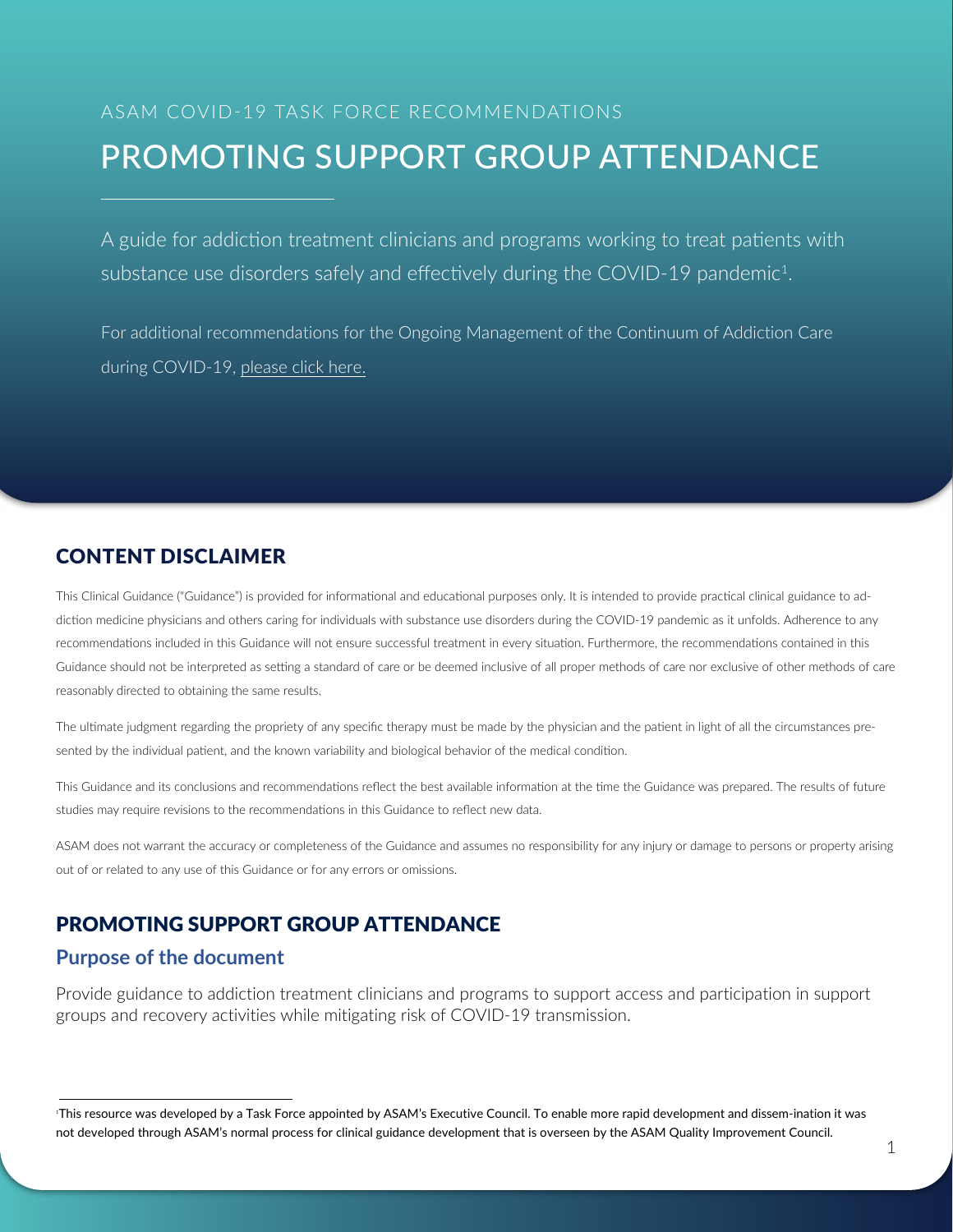According to the CDC, "the virus that causes COVID-19 seems to be spreading easily and sustainably in the community". Since the virus can be spread before a person develops symptoms and by individuals who contract the virus but never develop symptoms, widespread physical distancing and use of cloth face coverings when around others are indicated to prevent the spread of this illness . Current federal guidance recommends physical distancing and universal use of face coverings and stratifies risk at events and gatherings as follows:

Lowest risk: Virtual-only activities, events, and gatherings where individuals remain physically distant while connecting virtually.

Moderate risk: Smaller outdoor and in-person gatherings in which fewer than ten individuals from different households remain spaced at least 6 feet apart, wear cloth face coverings, do not share objects, and come from the same local area (e.g., community, town, city, or county).

Higher risk: Medium-sized in-person gatherings between ten and fifty individuals that are adapted to allow individuals to remain spaced at least 6 feet apart and with attendees coming from outside the local area.

Highest risk: Large in-person gatherings of over fifty individuals where it is difficult for individuals to remain spaced at least 6 feet apart and attendees travel from outside the local area.

# **TOPICS**

- 1. [Online Support Groups \(pg.2\)](#page-2-0)
- 2. [Protecting Support Groups \(pg.7\)](#page-7-0)
- 3. [Etiquette for Online Support Groups \(pg.8\)](#page-8-0)
- 4. [Confidentiality \(pg.9\)](#page-9-0)
- 5. [Considerations for Small Group Meetings with Proper Physical Distancing \(pg.10\)](#page-10-0)
- 6. [General Resources \(pg.11\)](#page-11-0)

# <span id="page-2-0"></span>1. Online Support Groups

# **Goal**

To supply information to programs and clinicians about accessing and taking part in online support groups

# **Recommendation**

Programs and clinicians should provide resources for online support groups for patients who cannot or should not attend in-person groups due to risks associated with COVID-19. Online support groups may be offered in a variety of formats including discussion meeting via teleconferrencing groups, chat and live technology. Patient preferences, recovery environment, access to technology and experience with online resources are considerations that may affect patient access and use of this resource.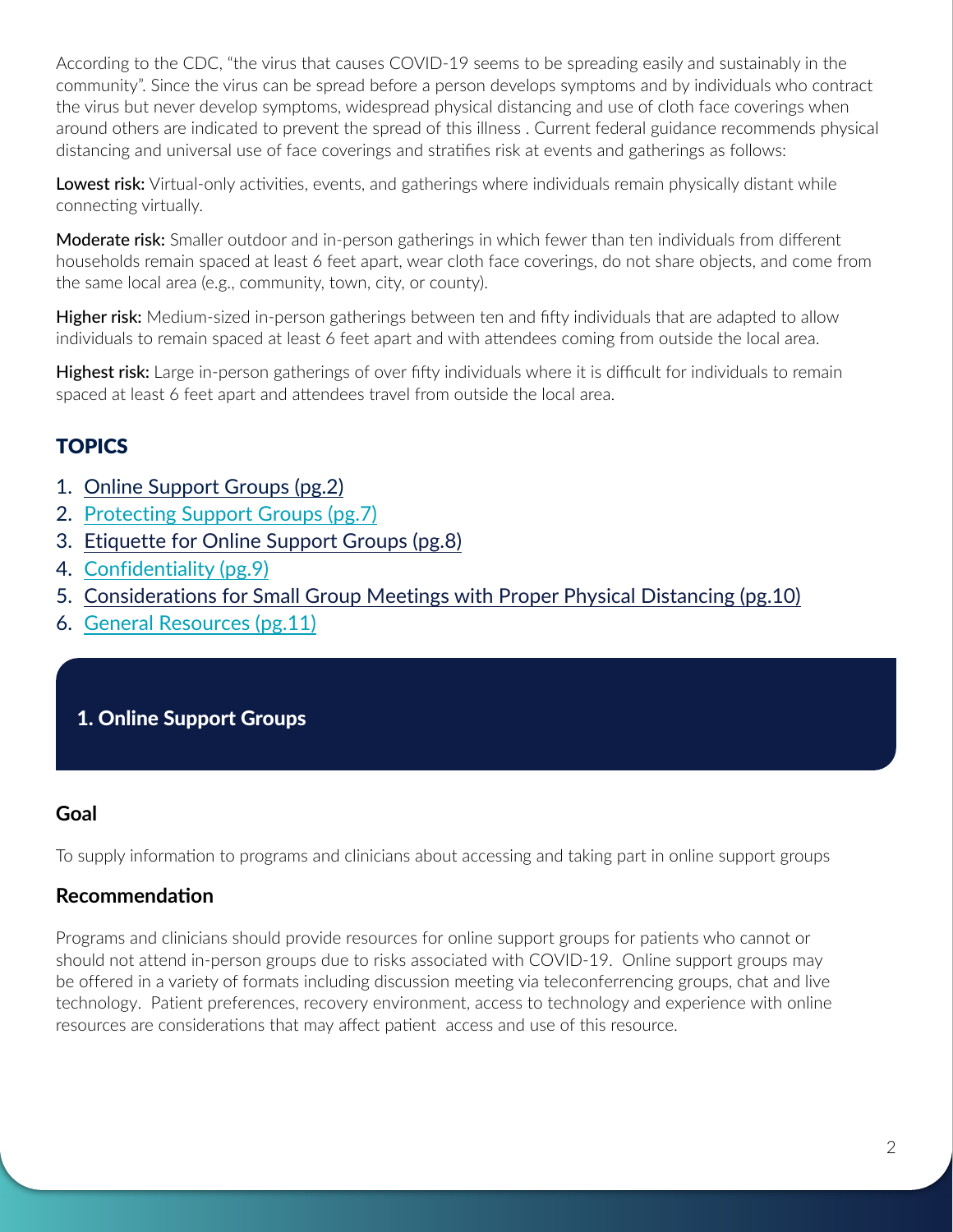# **Resources**

### **Online Support Groups**

#### 12-Step Groups

- AA Online Meeting Directory: [http://aa-intergroup.org/directory.php](https://nam12.safelinks.protection.outlook.com/?url=http%3A%2F%2Faa-intergroup.org%2Fdirectory.php&data=02%7C01%7Ccbacker%40ismanet.org%7Cb3bda11bd2ab4cc24c9b08d7c9b95ebf%7C6ae61a81794148248fc34b9173e44561%7C0%7C1%7C637199670316977222&sdata=vZsfD3Rr4eRHyHMnm1x5QfX3rv6sCDWfeAIlL08OGsQ%3D&reserved=0)
- AA Online - [http://12stepforums.net/alcoholics\\_anonymous\\_online\\_meeting.html](https://nam12.safelinks.protection.outlook.com/?url=http%3A%2F%2F12stepforums.net%2Falcoholics_anonymous_online_meeting.html&data=02%7C01%7Ccbacker%40ismanet.org%7Cb3bda11bd2ab4cc24c9b08d7c9b95ebf%7C6ae61a81794148248fc34b9173e44561%7C0%7C1%7C637199670316977222&sdata=%2BYDQThIG4MN4%2BZpzJFMqv1yIJzsJrtQHbJ2wuvTyzIg%3D&reserved=0)
- AA COVID-19 Informational Page: [https://www.aa.org/assets/en\\_US/en\\_updatesoncoronavirus.pdf](https://nam12.safelinks.protection.outlook.com/?url=https%3A%2F%2Fwww.aa.org%2Fassets%2Fen_US%2Fen_updatesoncoronavirus.pdf&data=02%7C01%7Ccbacker%40ismanet.org%7Cb3bda11bd2ab4cc24c9b08d7c9b95ebf%7C6ae61a81794148248fc34b9173e44561%7C0%7C1%7C637199670316987214&sdata=D8FlOI80lmDXAjee%2F62qyjT%2BIfDFxi0LOCMZwHcKQ9Y%3D&reserved=0)
- Al-Anon Online - [http://12stepforums.net/alanon\\_family\\_group\\_online\\_meeting.html](https://nam12.safelinks.protection.outlook.com/?url=http%3A%2F%2F12stepforums.net%2Falanon_family_group_online_meeting.html&data=02%7C01%7Ccbacker%40ismanet.org%7Cb3bda11bd2ab4cc24c9b08d7c9b95ebf%7C6ae61a81794148248fc34b9173e44561%7C0%7C1%7C637199670316987214&sdata=3QtvUzhtjzBmcIZjASxSewY%2FwUVBmRrkC29CyscG7Fc%3D&reserved=0)
- IDAA <https://www.idaa.org/>
- NA Online Meetings "Addicts helping Addicts Recover": [http://na-recovery.org/](https://nam12.safelinks.protection.outlook.com/?url=http%3A%2F%2Fna-recovery.org%2F&data=02%7C01%7Ccbacker%40ismanet.org%7Cb3bda11bd2ab4cc24c9b08d7c9b95ebf%7C6ae61a81794148248fc34b9173e44561%7C0%7C1%7C637199670317017200&sdata=iOjzTIPAE86WASI0kJ3IkjxSeGfsNuIOpWkQ8Q1hODQ%3D&reserved=0)
- NA Online - [http://12stepforums.net/narcotics\\_anonymous\\_online\\_meeting.html](https://nam12.safelinks.protection.outlook.com/?url=http%3A%2F%2F12stepforums.net%2Fnarcotics_anonymous_online_meeting.html&data=02%7C01%7Ccbacker%40ismanet.org%7Cb3bda11bd2ab4cc24c9b08d7c9b95ebf%7C6ae61a81794148248fc34b9173e44561%7C0%7C1%7C637199670317017200&sdata=XVjk3ETg%2FDayLS8SVEkeGWpbUAh5F3iPXoon3i1PXqI%3D&reserved=0)
- NA COVID-19 Informational Page: https://www.na.org/admin/include/spaw2/uploads/pdf/Coronavirus [web\\_message\\_12Mar.pdf](https://nam12.safelinks.protection.outlook.com/?url=https%3A%2F%2Fwww.na.org%2Fadmin%2Finclude%2Fspaw2%2Fuploads%2Fpdf%2FCoronavirus_web_message_12Mar.pdf&data=02%7C01%7Ccbacker%40ismanet.org%7Cb3bda11bd2ab4cc24c9b08d7c9b95ebf%7C6ae61a81794148248fc34b9173e44561%7C0%7C1%7C637199670317027199&sdata=vAT5BEjP2cO5wlQYnnPh2O0%2Bm9xIqtqmCqkfsWzflxY%3D&reserved=0)
- Online Recovery Group (ORG): <https://onlinerecoverygroup.org/schedule>
- In the Rooms: <https://www.intherooms.com/home/>
- Medication-Assisted Recovery Anonymous http://www.mara-international.org

### Buddhism-based Recovery

[http://recoverydharma.online/](https://nam12.safelinks.protection.outlook.com/?url=http%3A%2F%2Frecoverydharma.online%2F&data=02%7C01%7Ccbacker%40ismanet.org%7Cb3bda11bd2ab4cc24c9b08d7c9b95ebf%7C6ae61a81794148248fc34b9173e44561%7C0%7C1%7C637199670317027199&sdata=gcIhhnGPcPvmoX0lePfaJJa7Azuai%2F83ZYjVP7YNWAw%3D&reserved=0)

Refuge Recovery

#### SMART Recovery

[https://www.smartrecovery.org/community/](https://nam12.safelinks.protection.outlook.com/?url=https%3A%2F%2Fwww.smartrecovery.org%2Fcommunity%2F&data=02%7C01%7Ccbacker%40ismanet.org%7Cb3bda11bd2ab4cc24c9b08d7c9b95ebf%7C6ae61a81794148248fc34b9173e44561%7C0%7C0%7C637199670317037190&sdata=3RTfF%2BZ7gxCTVgDUPO5hraH%2FL0PJiqeF%2B7%2FTd9uxoYs%3D&reserved=0)

#### LifeRing

[https://www.](https://refugerecovery.org/meetings?tsml-day=any&tsml-region=online-english)lifering.org/online-meetings

### All Pathways

Young People in Recovery's virtual all-recovery meetings (ARMs): https://youngpeopleinrecovery.org/virtual-eventschedule/

https://unityrecovery.org/digital-recovery-meetings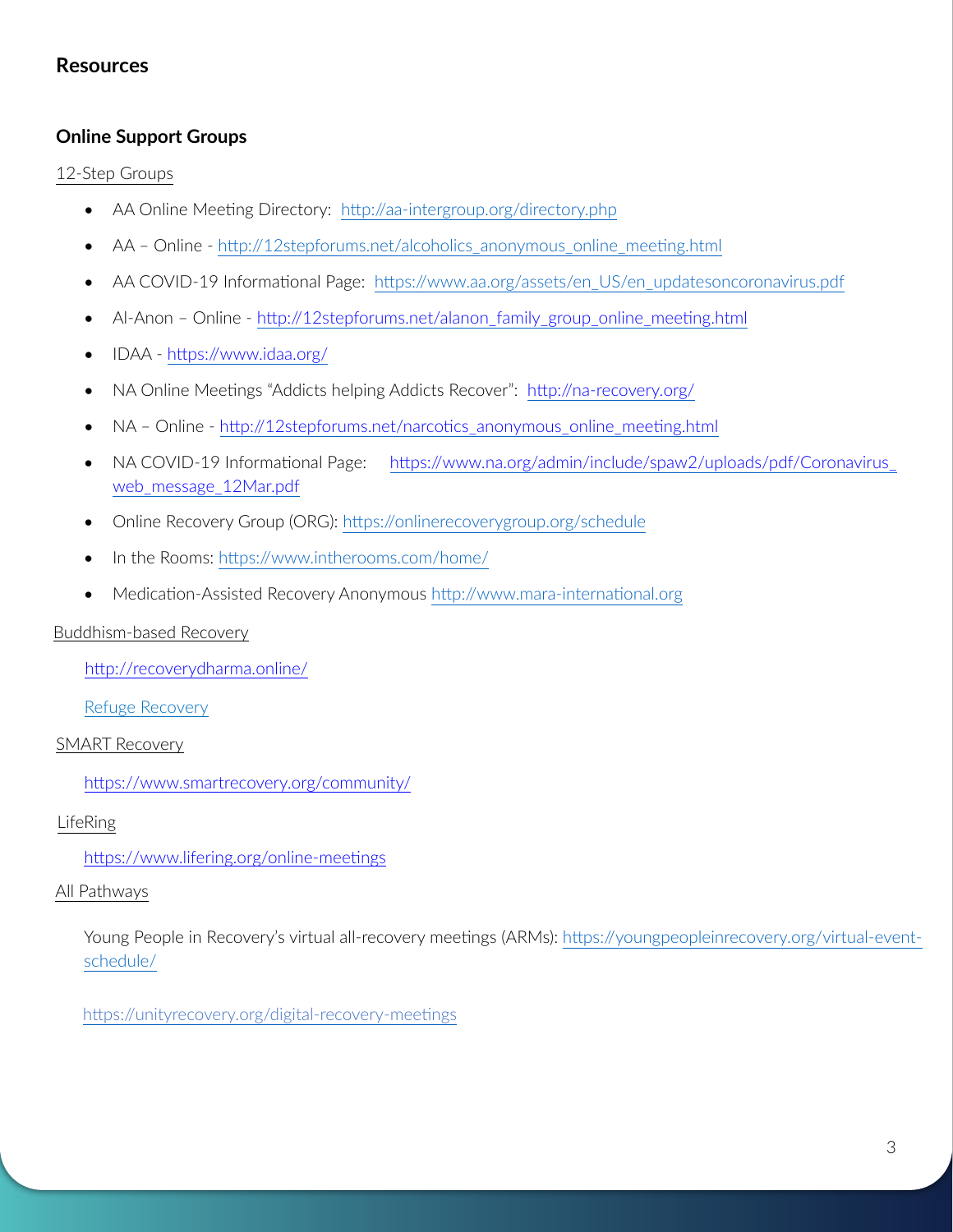# **Additional Recovery Support Tools and Resources**

ASAM has not comprehensively vetted, and does not endorse any specific tools or applications.

### **Recovery Support Apps Self-Descriptions:**

Sober Grid allows you to create online profiles and interact, support, and engage with other people in recovery using a platform similar to Facebook. You can also use the app to create anonymous check-ins about whether you're sober or not, your mood, and what's going on.

[SoberTool](http://www.sobertool.com/) is an easy way to track your days during which you did not use or have a drink. The app includes daily motivational messages and reminders to keep you on target.

The WEconnect provides you with daily reminders to stay on track with your recovery plan. You can create reminders to call your sponsor, go to a group meeting, or meditate—anything you need to provide that extra push.

AA Big Book This app gives you access to the full text of the Big Book, along with a meeting finder, podcasts, prayers, and personal stories. You can use the app to bookmark meaningful passages, make notes on individual chapters in the comment section, and search for specific keywords.

12 Step Meditation Daily Reflections for AA, NA, Al-Anon This app features hundreds of easy-to-follow guided meditations, as well as soothing music, prayers, and 12-step recovery audio.

I Am Sober to track your sober days and milestones, build new habits, and enjoy ongoing motivation from a community of people who get it.

Pink Cloud find meetings near you based on your location.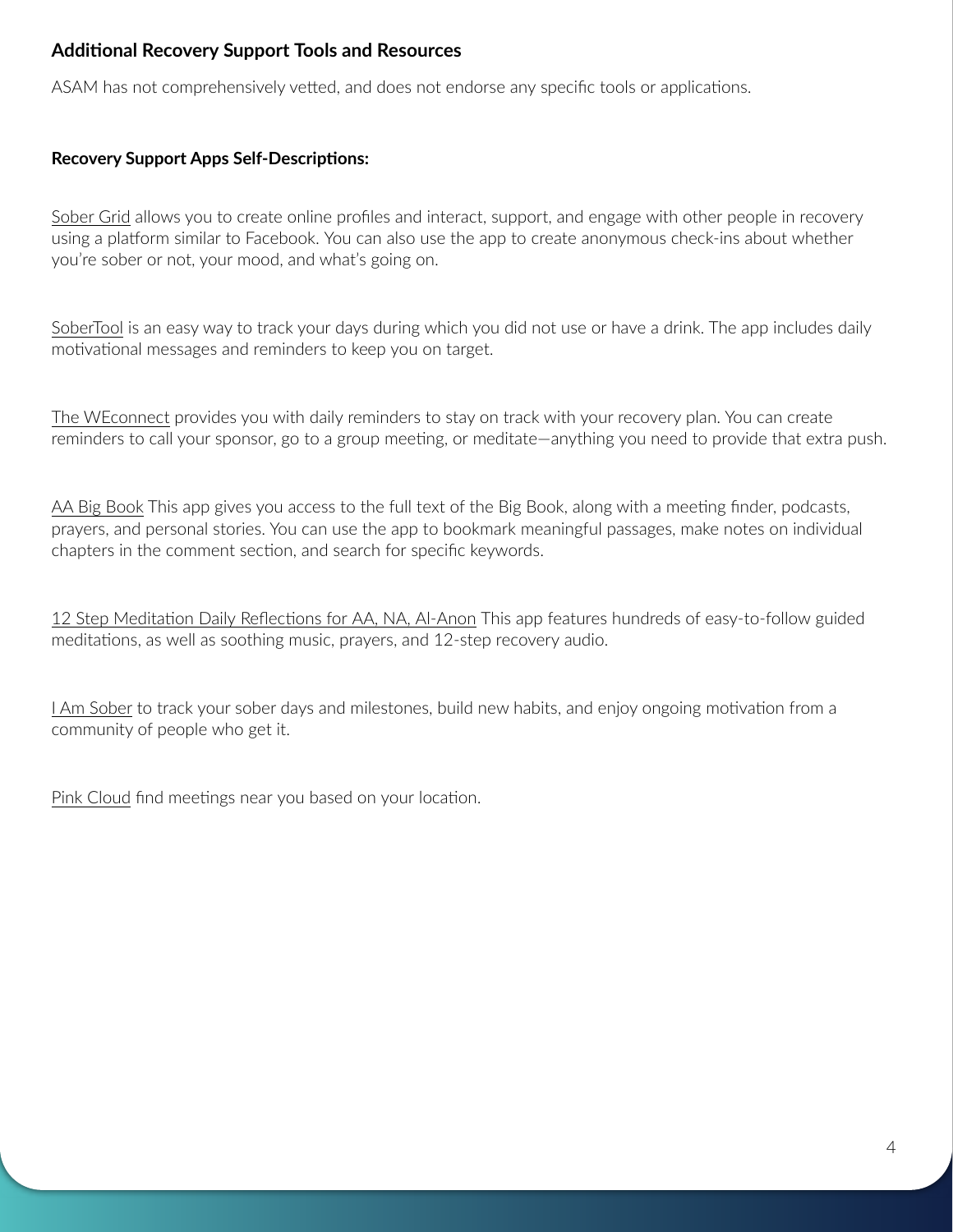### **Meditation Apps with links to product sites:**

**[Headspace](https://www.headspace.com/headspace-meditation-app)** 

[Simple Habit Daily Meditations](https://www.simplehabit.com/)

[Calm](https://www.calm.com/)

[Stop, Breath, and Think](https://www.stopbreathethink.com/)

[Ten Percent Happier](https://www.tenpercent.com/)

**[Buddhify](https://buddhify.com/)** 

### **Podcasts with Self-Descriptions**

[The Bubble Hour](https://www.blogtalkradio.com/bubblehour): invites listeners to share their stories of recovery from [alcohol addiction.](https://www.therecoveryvillage.com/alcohol-abuse/) Each week, host Jean McCarthy holds space for a guest to tell their truth, and together they explore topics relative to recovery.

[Busy Living Sober:](http://busylivingsober.com/podcasts) a podcast with the mission of "giving people an opportunity to listen, learn and live a sober lifestyle without shame while having fun."

The Addicted Mind is about understanding addiction, its impact and the latest treatment options available. This podcast aims to create an environment of compassion for individuals caught in the destructive grip of the addictive process. It works to deliver real hope to people who are suffering from addiction's painful impact.

[The Sober Guy:](http://www.thatsoberguy.com/) Host Shane Ramer is in recovery from alcohol. He interviews a mix of [celebrity guests](https://www.therecoveryvillage.com/recovery/related/7-quotes-celebrities-celebrate-sobriety/) and everyday people who have experienced addiction or felt the impact of drug or alcohol use. He focuses on [living](https://www.therecoveryvillage.com/recovery/wellness/)  [a positive, healthy](https://www.therecoveryvillage.com/recovery/wellness/) and sober lifestyle, and uses his podcast as a platform for sharing inspiration with others who want to live the same way.

[Let's Talk Addiction and Recovery](https://podcasts.apple.com/us/podcast/lets-talk-addiction-recovery/id1396520088): Hear what leading addiction and recovery experts are talking about—addiction trends, topics and challenges as well as research, practices and advances that point the most promising way forward. Provoking interview series, brought to you by Hazelden Betty Ford Foundation.

[The Boiled Owl Coffee Club:](https://podcasts.apple.com/us/podcast/boiled-owl-aa-recovery-podcast/id1223831225) Casual conversations about recovery in Alcoholics Anonymous. Listen online or with any podcast management app.

Ten Percent Happier Podcast: A podcast series from a meditation-based app company featuring interviews with different experts on topics ranging from trauma and resilience to thoughts on relationship building.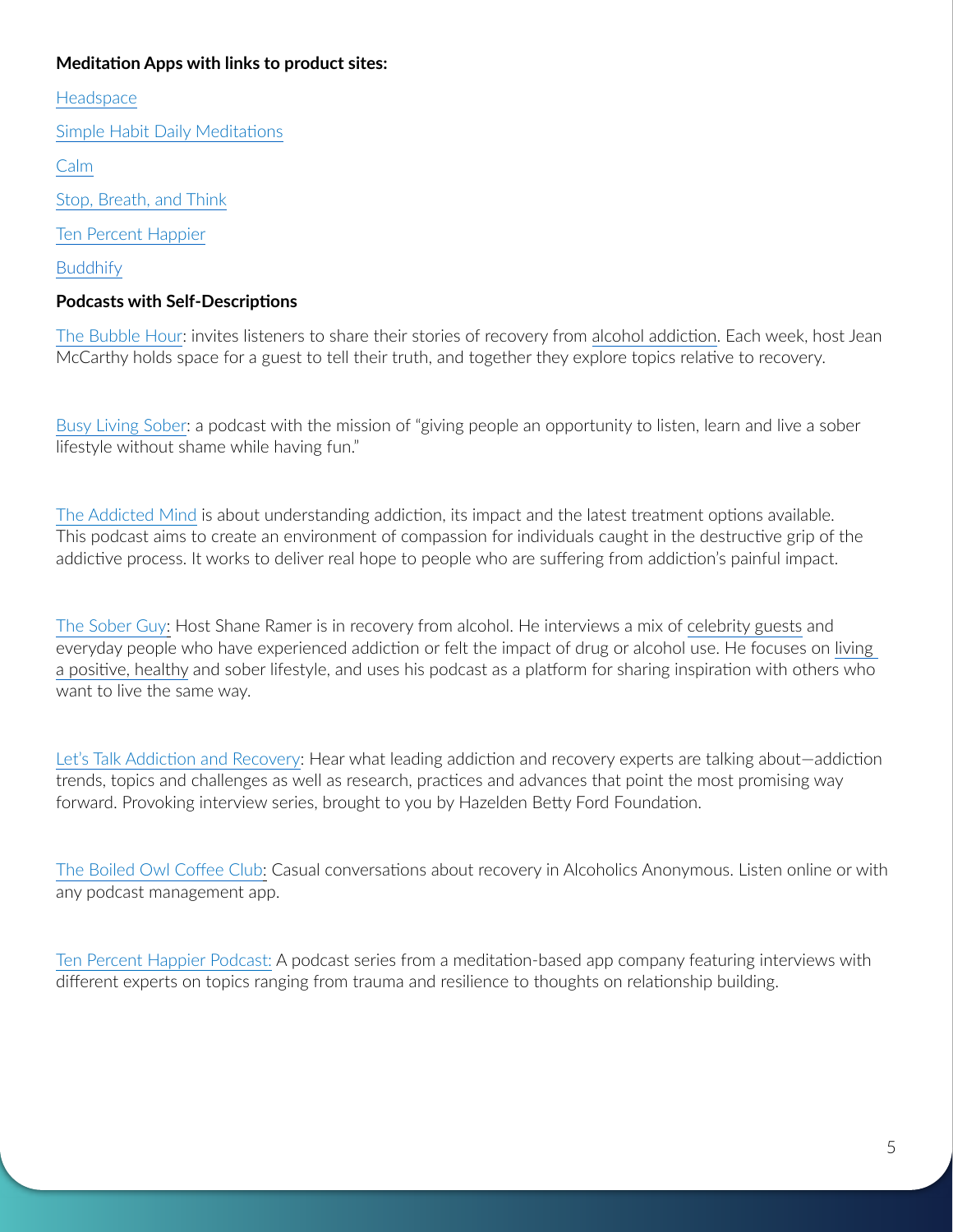### **Recovery Recordings**

### **AA History Symposium 2019 Recordings (free)**

Why I Study A.A. History - Newton P., U.S. Trustee-at-Large

A.A. on North American Reservations - Don C. (Colorado Springs, CO), Rod B. (Salt Lake City, UT) & Greg M. (Henderson, NV)

The Untold Story of A.A. in San Quentin Prison - Jackie B. (San Francisco, CA)

The Debate over Special Purpose Groups - Joe C. (Toronto, ONT)

Bill's "Spook" Sessions - Dan Carracino, Co-Director of the PBS documentary Bill W.: The Creative Force Behind Alcoholics Anonymous

Early Group Problems - Kevin Hanlon, Co-Director of the PBS documentary Bill W.: The Creative Force Behind Alcoholics Anonymous

Dr. Bob's Letters - Michelle Mirza, GSO Archivist

"Varieties of Spiritual Experience" - Jay S. (Sedona, AZ)

"Alcohólicos Anónimos" Carrying the Message to the Spanish-Speaking World - Juan R. (Holister, CA)

#### <https://www.aahistorysymposium.org/2019-album>

#### Password: **thebroadhighway**

### **Recovery Readings**

- 12 Step
	- o Alcoholics Anonymous: [https://www.aa.org/pages/en\\_US/alcoholics-anonymous](https://www.aa.org/pages/en_US/alcoholics-anonymous)
	- o Twelve Steps and Twelve Traditions: [https://www.aa.org/pages/en\\_US/twelve-steps-and-twelve](https://www.aa.org/pages/en_US/twelve-steps-and-twelve-traditions)[traditions](https://www.aa.org/pages/en_US/twelve-steps-and-twelve-traditions)
- Recovery Dharma<https://recoverydharma.org/book>
- Refuge Recovery [https:refuge recovery.org/refuge-recovery-book](https://refugerecovery.org/refuge-recovery-book)
- Medication-Assisted Recovery Anonymous Traditions & Steps [http://www.mara-international.org/](http://www.mara-international.org/traditions-steps) [traditions-steps](http://www.mara-international.org/traditions-steps)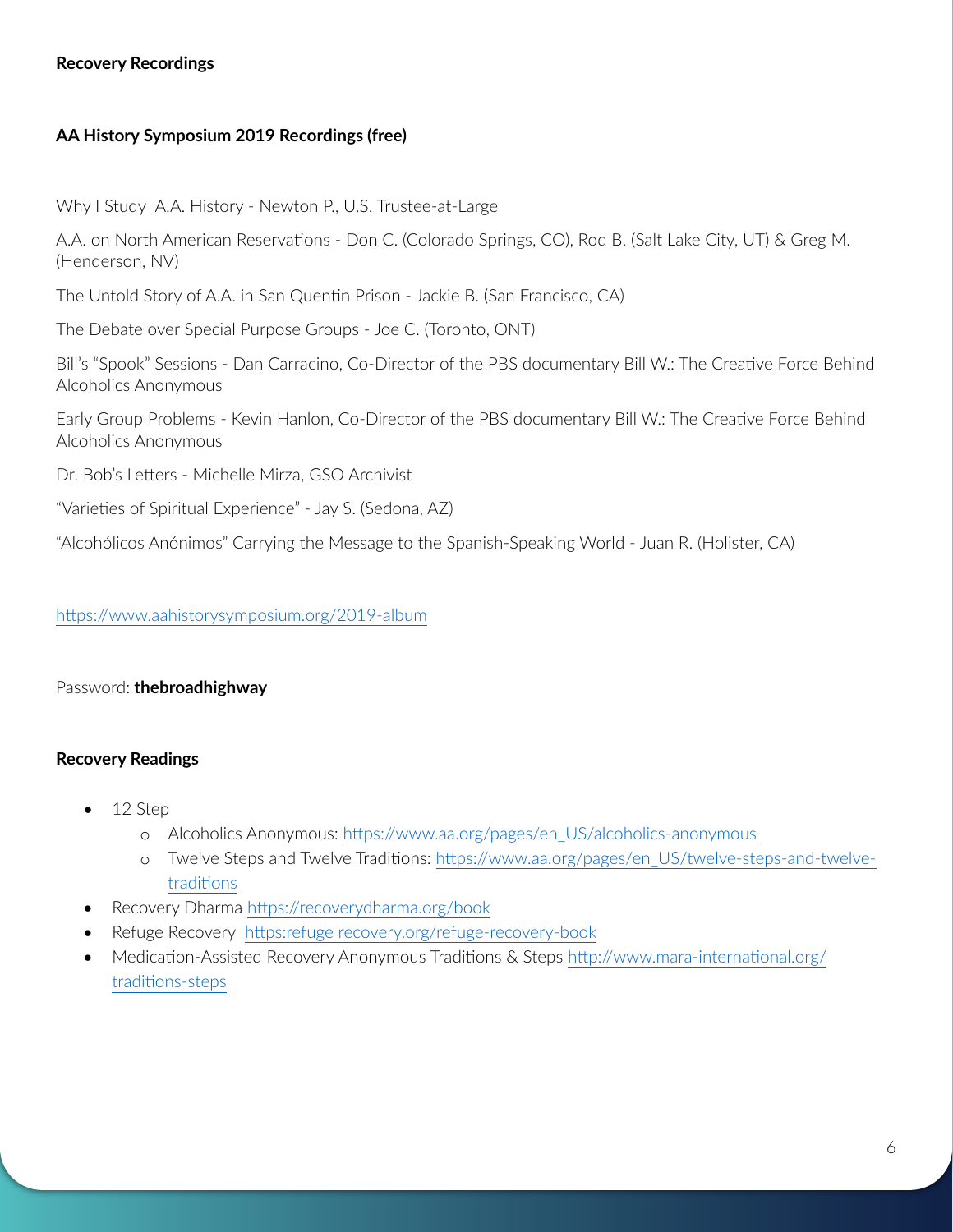#### <span id="page-7-0"></span>**Protecting virtual meetings from harassment and unwanted participation**

As virtual platform use started to grow with the onset of the COVID-19 pandemic, many people experienced instances of intruders joining meetings uninvited and exhibiting disruptive behavior. These instances could be especially troubling for support group meetings. To avoid intrusions, there are a few steps that could be considered to help provide groups with a safer environment, whatever the virtual meeting platform being used:

#### **1. Mute audio and disable video and screensharing for attendees**

As the host, you can disable video and screen sharing as well as mute all attendees upon entry. Screen sharing can also be limited depending on the platform. This will protect the meeting from any unwanted content. During the meeting, you can enable all these options for individuals or the group, if you need to.

#### **2. Protect your meetings with a password**

A password will protect you from hackers but will not necessarily protect from unwanted attendees. Be careful with whom you share the password and instruct the group to not share the password with strangers.

#### **3. If using Zoom, never use a personal meeting ID when scheduling a meeting**

When creating a meeting, you should always choose the "generate a random meeting ID" option. If you use your personal meeting ID instead of generating a new one, that ID could get leaked and Zoom bombers can use that to join your future meetings.

#### **4. Modifying the name you log in with as a participant**

Encourage your group to review instructions for using the platform you are using, and make sure they pay attention to the option of modifying their name when they log in.

#### **5. Use a virtual background**

You can also encourage the group to consider using a virtual background. This can be used to cover up anything behind them that could be used to identify who, or where, they are.

#### **6. Enable waiting rooms as a host**

Depending upon the platform, you can set up meetings with an option of creating a waiting room. When a participant logs in, they will be sent to a waiting room, where you can review attendance and admit individuals into the session.

#### **7. Encourage your group to communicate with you if they become suspicious of anybody**

Inform your group of potential issues with unwanted visitors. Let them know they can send you a private message through the chat if they have concerns regarding a certain individual in the meeting.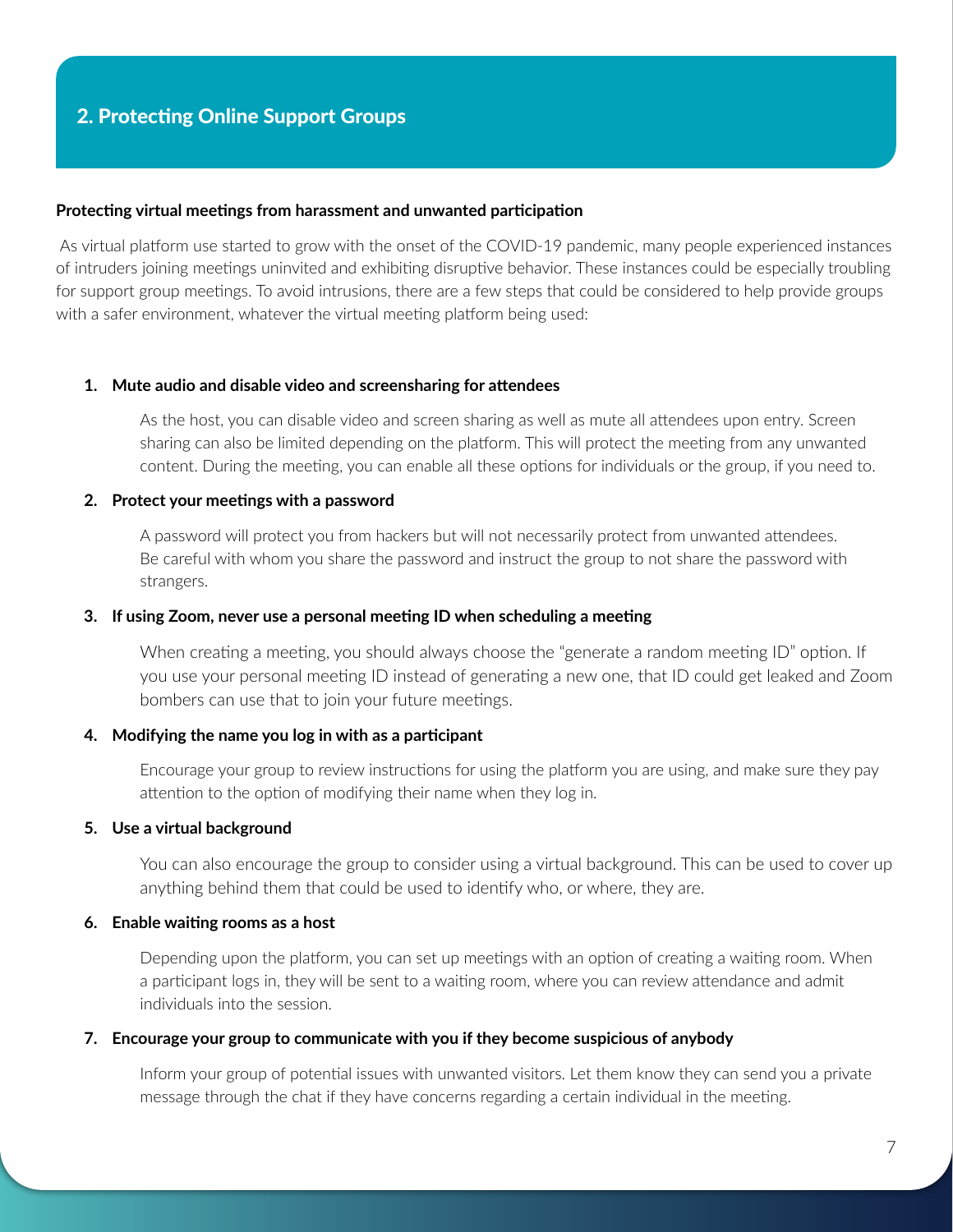### **8. Do not record the meeting**

Most platforms do not automatically record meetings, but hosts can choose to record and save the video. Participants are usually alerted when the meeting is being recorded and can choose not to participate. Hosts should ensure that participant recording is disabled.

Hosts should consider not recording unless there is a compelling reason to do so. If you do record:

- The default name of the video can make it easy to predict what it contains. The host should rename the file, so it is less easy to identify.
- Be careful where you store or post the video (e.g. Amazon, Dropbox, Google, YouTube, Vimeo). Make sure your accounts are set to private and protected by a strong password.

# <span id="page-8-0"></span>3. Etiquette for Online Support Groups

# **Goal**

To promote a respectful and supportive online group experience

### **Recommendation**

Participants in online support groups should conduct themselves in a manner that comports with the norms and expectations of the group and basic rules of etiquette that apply to in-person meetings.

# **Policies or practices to consider**

Similar to in-person support group meetings, online meetings may have varied expectations about etiquette and norms that are specific to the particular group or meeting. For new participants, it may be helpful to review supporting materials made available online by the meeting organizer prior to attending the first meeting. In addition, spending time observing the group format and interactions of members can be beneficial for new members.

In general, basic rules of etiquette that promote a safe, respectful, and supportive group environment during inperson meetings apply equally in online settings. These include:

- Punctuality
- Participating while appropriately clothed and in a private setting where participants can speak and listen freely with a minimum of background interruptions and distractions
- Civility and avoidance of profanity
- Contribute by sharing while being mindful of time and others' need to share
- Not giving advice or "cross-talking" (speaking directly to an individual member of the group vs sharing with the group itself

Some considerations specific to the online setting include:

• Checking email, texts or having other screens, windows or browsers open while engaged in live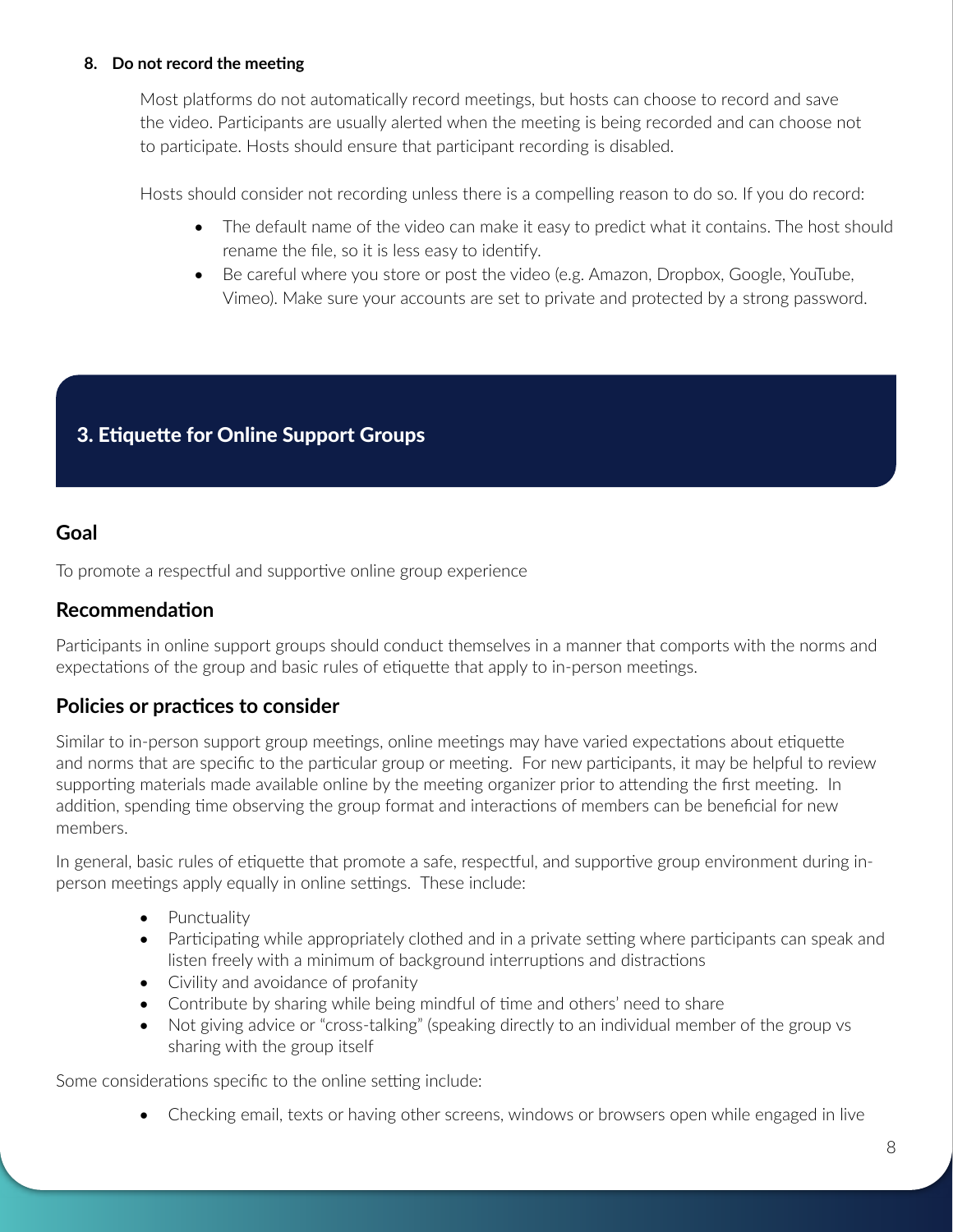online support groups decreases the benefit to all. Silence mobile devices. Muting your computer microphone (or turning off your microphone from the conferencing app) is a welcome courtesy to other members.

- Text-based forums such as discussion, chat, or list-serves can result in communication failures and misunderstandings. Be aware of the limitations of these modalities and the challenges of interpreting meaning in the absence of non-verbal cues. If a text feels insulting or inappropriate, ask questions before judging.
- Unfamiliarity with online communities: Most have FAQ's and other resources that can help familiarize new users.
- Poorly-run groups: Well-run groups have a moderator or otherwise identified group leader to keep the meeting on track and consistent with the group's expectations. A poorly run support group can be worse than no group at all. Fortunately, it is easier to quietly exit a poorly run online group than an in-person group and you should not hesitate to do so once you have determined that the experience is not a good fit for your needs.
- Virtual support group organizers should take steps to protect the privacy of participants and be transparent about the steps that have been taken and any potential risks to participant privacy/ anonymity. See Confidentiality section.

# <span id="page-9-0"></span>4. Confidentiality

### **Goal**

Support confidentiality of online group participants

### **Recommendation**

Support group leaders and participants should be aware of the risks and benefits to anonymity and confidentiality in online environments and take measures to promote online privacy. Online environments offer unique opportunities for enhanced privacy but also can present special challenges.

# **Policies or practices to consider**

- Privacy considerations: Register with an anonymous username and email account. Turn off the video setting for live teleconference meetings if you do not want video to be captured and/or verify that the meeting is not being recorded.
- Video teleconference support groups: Be aware of what is visible in the background of your webcam and that it does not inadvertently reveal information about you or others.
- Features of teleconferencing apps that promote privacy:
	- **Screen capture disabling: screen captures are disabled on participant's device while logged** into the meeting
	- **Prevent participants logged into the meeting from sending images**
	- **Prevent device/user information from being logged and reported**
	- **Disable meeting recording**
- Anonymity and hoaxes: Anonymity is, for some people, a key benefit of online support groups.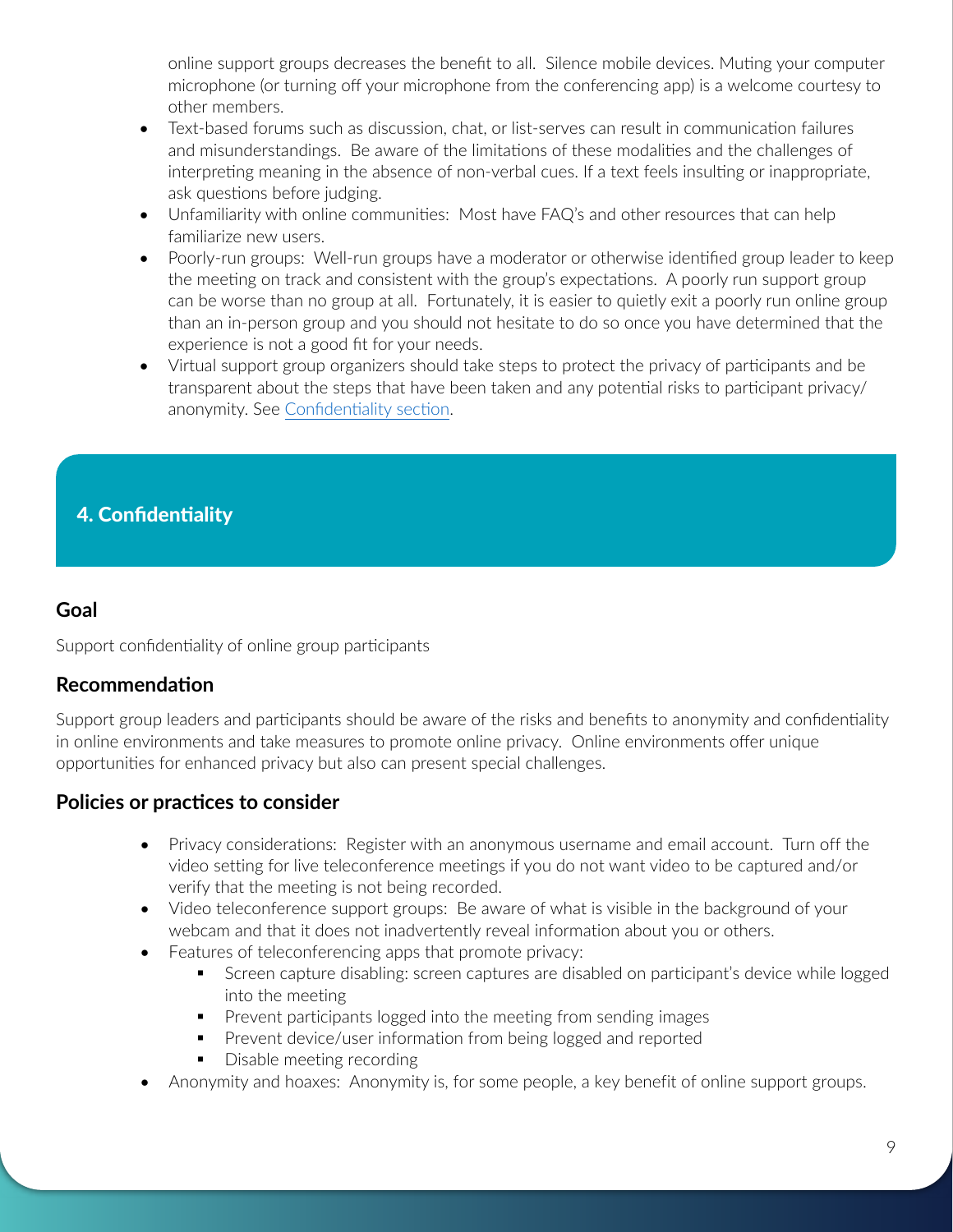However, this anonymity can also be exploited by those who seek to misrepresent themselves or carry out hoaxes. False representations are a risk with any internet social activity. Support groups are not immune and participants should be aware that the intimacy and vulnerability that promotes healing can also lead to a misplaced sense of security. Remember to exercise the same level of care you would with anyone unfamiliar to you.

# 5. Considerations for Small Group Meetings with Proper Physical Distancing

# <span id="page-10-0"></span>**Goal**

Decrease the transmission of COVID-19 among group participants who must attend in-person meetings.

# **Recommendation**

Infection control is a shared responsibility among support group leaders/planners and participants who should work collaboratively to decrease the transmission of COVID-19 per public health recommendations and orders. Under conditions of active community spread of COVID-19, physical distancing and wearing of cloth masks are the most effective public health strategies for reducing transmission of the virus. During community spread of COVID-19, decreasing the rate of new cases is critical to controlling the pandemic and supporting the integrity of the health care infrastructure. Physical distancing requires us to minimize our contact with others to the greatest extent possible. This means working remotely when possible, school and restaurant restrictions, and limits on gatherings and events.

When physical distancing recommendations are in effect, it is prudent to cancel most non-essential events and gatherings, including support group meetings. However, in some circumstances, such as residential or intensive treatment settings, a risk-benefit analysis may favor continuing limited, smaller group meetings. The availability and practicality of implementing proper precautions may influence decisions about canceling or continuing such meetings.

# **Content for and Sample Policies and Procedures for In-Person Groups**

Participants are told not to attend the group if sick or if they have been exposed to a person who has COVID-19 and to follow local Department of Public Health guidance concerning isolation or quarantine, as applicable. Participants are not penalized if required to miss one or more meetings due to illness or exposure.

If a participant tests positive for, is waiting for a test result, or has symptoms consistent with COVID-19, the participant isolates themselves at home. Those that had an exposure with that participant quarantine for the duration recommended by the CDC. All quarantined participants should have access to or be tested for COVID-19 in order to determine whether there have been additional group exposures, which may require additional COVID-19 control measures. With significant exposure, a negative test result does not necessarily indicate the participant is clear of infection. In these situations, the participant should still complete the recommended quarantine period.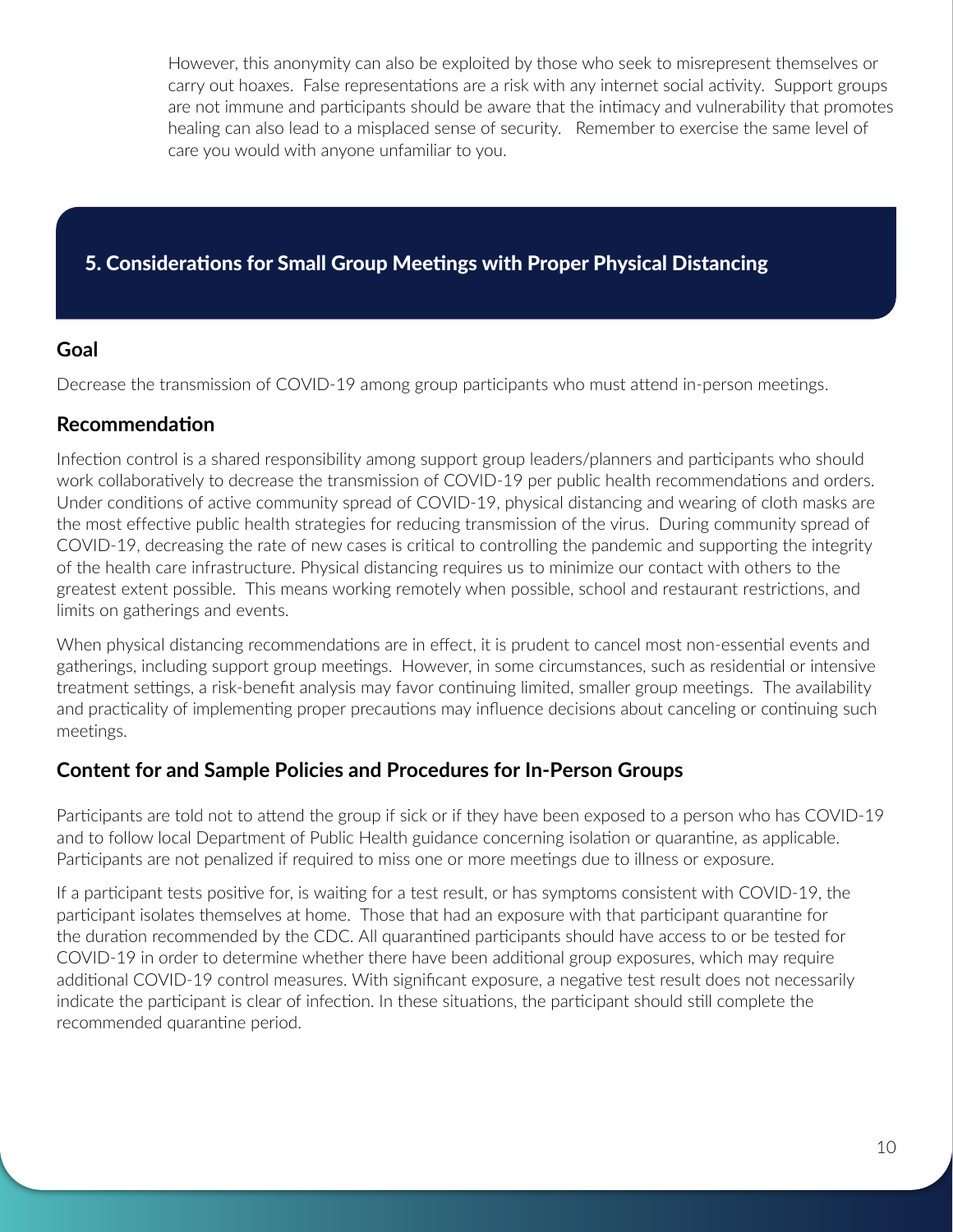<span id="page-11-0"></span>Symptom checks are conducted before participants may enter the group unless conducted at entry to the site in which the group occurs. A verbal check-in concerning cough, shortness of breath or fever and any other symptoms the participant may be experiencing should be done in-person upon arrival or remotely, before the participant attends the group. A temperature check should be done at the site of the support group, if feasible.

# **Measures to Ensure Physical Distancing**

The total number of participants in the group, including participants and group facilitators/leads, should not exceed 10.

To the extent feasible, groups are scheduled at times that will not lead to overcrowding as participants arrive at site entryways and exits.

Chairs, sofas and other seating in the group meeting space are arranged to permit at least 6 feet of space between any two participants.

To the extent feasible, entry to the meeting space is limited to participants and group facilitators/leads.

All group participants should comply with site guidance concerning occupancy limits in restrooms and in any common areas, including smoking areas, near the meeting room or space.

# **Measures for Infection Control**

All group participants should wear cloth face coverings at all times in the group and in moving through the site in which the group takes place.

All group participants sign in using their own pens or using a pen that is sanitized between users, or electronically using personal devices or devices that are sanitized between users.

No food or drink is served within the meeting and no sharing of food/drink/cigarettes/etc. is permitted.

Non-methanol containing hand sanitizer, tissues, and trash cans are available to the public at or near the entrance and exits of the facility.

There is considerable variation among states and local communities with respect to plans and/or actions for reopening businesses and requirements for universal face coverings. Health care clinicians can reference the [CDC's Events and Gatherings Readiness Planning tool](http://www.cdc.gov/coronavirus/2019-ncov/community/large-events/considerations-for-events-gatherings.html) to help protect staff, volunteers, and attendees limit the spread of COVID-19.

# 6. General Resources

- https://www.whitehouse.gov/ [wp-contentuploads/2020/03/03.16.20\\_coronavirus-guidance\\_8.5x11\\_315PM.pdf](https://www.whitehouse.gov/wp-content/uploads/2020/03/03.16.20_coronavirus-guidance_8.5x11_315PM.pdf)
- <https://www.cdc.gov/coronavirus/2019-ncov/symptoms-testing/index.html>
- <https://www.samhsa.gov/sites/default/files/virtual-recovery-resources.pdf>
- [https://www.kingcounty.gov/depts/health/communicable-diseases/disease-control/novel-coronavirus](https://www.kingcounty.gov/depts/health/communicable-diseases/disease-control/novel-coronavirus/events.aspx) events.aspx
- <https://www.cdc.gov/coronavirus/2019-ncov/community/index.html>
- <https://www.cdc.gov/coronavirus/2019-ncov/specific-groups/high-risk-complications.html>
- <https://www.cdc.gov/coronavirus/2019-ncov/community/organizations/cleaning-disinfection.html>
- [Updated definition of "close contact" by the CDC: https://www.cdc.gov/coronavirus/2019-ncov/php/](https://www.cdc.gov/coronavirus/2019-ncov/php/contact-tracing/contact-tracing-plan/appendix.html#contact) contact-tracing/contact-tracing-plan/appendix.html#contact